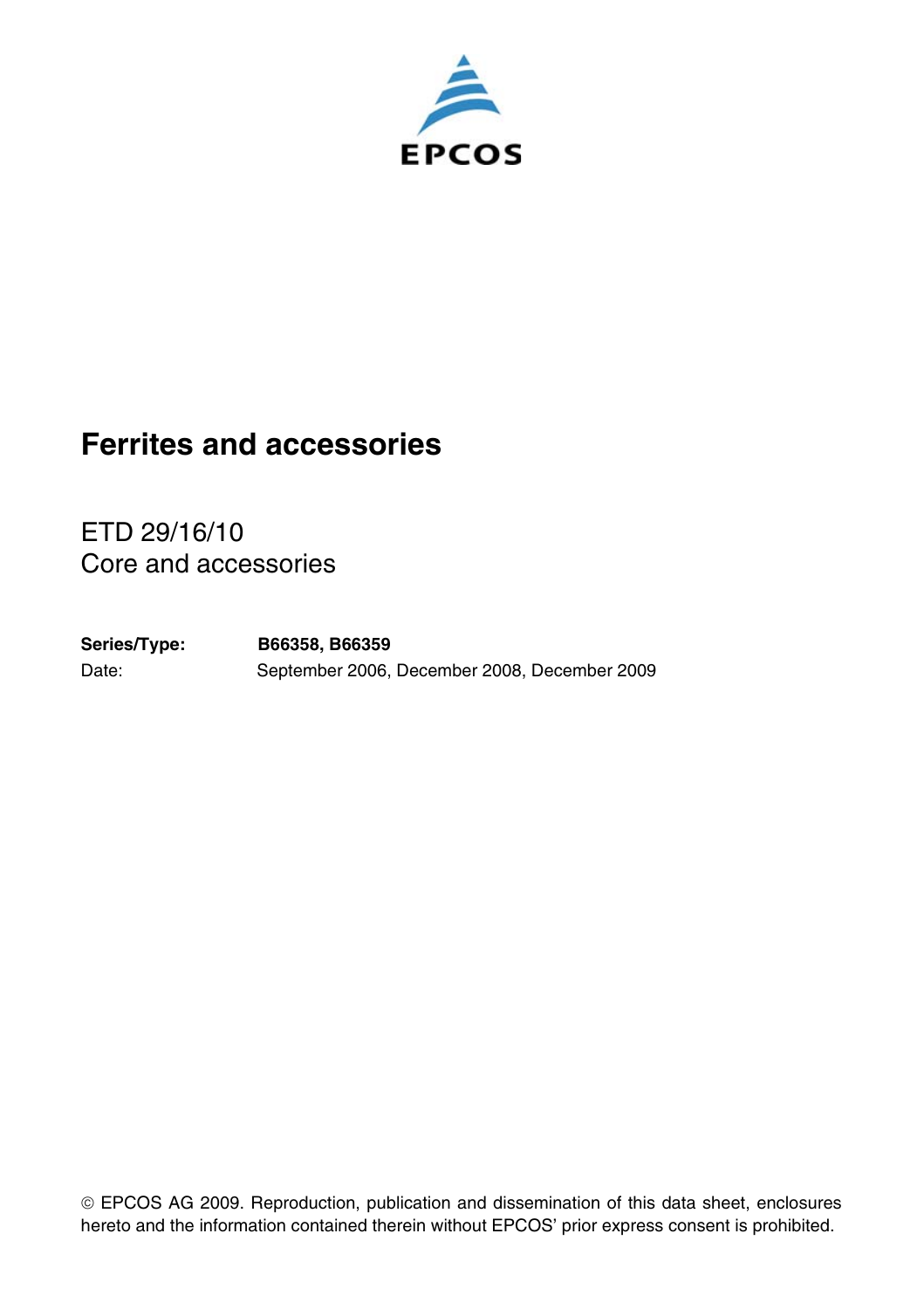## **Core**

- To IEC 61185
- For SMPS transformers with optimum weight/performance ratio at small volume
- Delivery mode: single units

### **Magnetic characteristics** (per set)

 $\Sigma$ *l/A* = 0.93 mm<sup>-1</sup> l<sub>e</sub> = 70.4 mm  $A_e$  = 76.0 mm<sup>2</sup>  $A_{\text{min}} = 71.0 \text{ mm}^2$  $V_e$  = 5350 mm<sup>3</sup>

**Approx. weight** 28 g/set

## **Ungapped**

| Material        | $A1$ value<br>nH | $\mu_e$ | $P_V$<br>W/set                     | Ordering code   |
|-----------------|------------------|---------|------------------------------------|-----------------|
| N <sub>27</sub> | 2000 + 30/ - 20% | 1470    | $<$ 1.04 (200 mT, 25 kHz, 100 °C)  | B66358G0000X127 |
| N87             | 2200 +30/-20%    | 1610    | ∈ < 2.80 (200 mT, 100 kHz, 100 °C) | B66358G0000X187 |
| N97             | 2250 +30/-20%    | 1670    | $<$ 2.40 (200 mT, 100 kHz, 100 °C) | B66358G0000X197 |

## **Gapped**

| Material          | g<br>mm       | $A1$ value<br>approx.<br>nH | $\mu_{\rm e}$ | Ordering code<br>$**$ = 27 (N27)<br>$= 87 (N87)$ |
|-------------------|---------------|-----------------------------|---------------|--------------------------------------------------|
| N <sub>27</sub> . | $0.10 + 0.02$ | 621                         | 457           | B66358G0100X1**                                  |
| N87               | $0.20 + 0.02$ | 383                         | 281           | B66358G0200X1**                                  |
|                   | $0.50 + 0.05$ | 201                         | 148           | B66358G0500X1**                                  |
|                   | $1.00 + 0.05$ | 124                         | 91            | B66358G1000X1**                                  |

The  $A<sub>1</sub>$  value in the table applies to a core set comprising one ungapped core (dimension  $g = 0$ ) and one gapped core (dimension g > 0).







FEK0044-8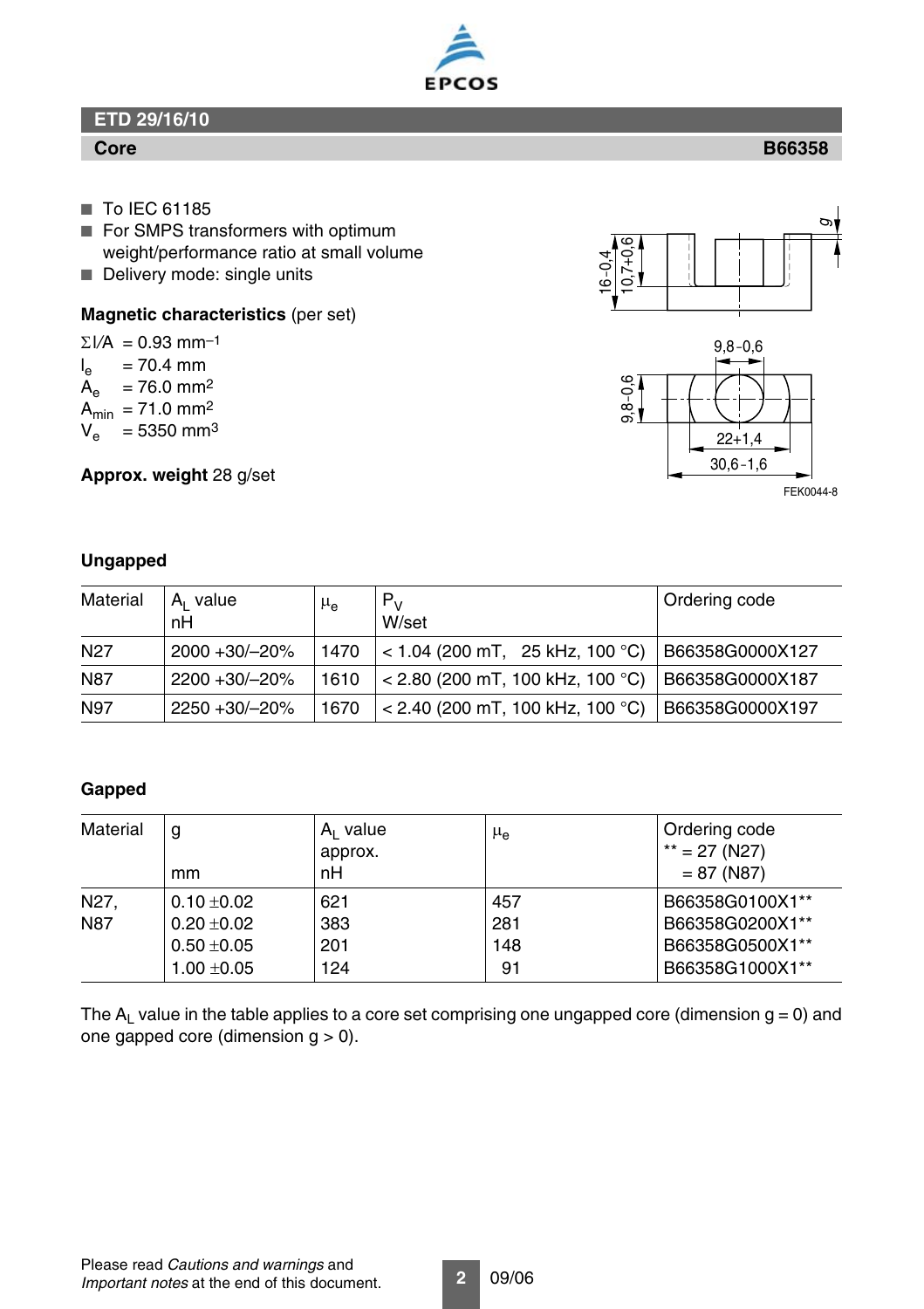

**Calculation factors** (for formulas, see *"E cores: general information"*)

| Material        | Relationship between<br>air gap $- A1$ value |           | Calculation of saturation current |            |            |             |  |
|-----------------|----------------------------------------------|-----------|-----------------------------------|------------|------------|-------------|--|
|                 | K1 $(25 °C)$                                 | K2(25 °C) | K3 (25 $^{\circ}$ C)              | K4 (25 °C) | K3(100 °C) | K4 (100 °C) |  |
| N <sub>27</sub> | 124                                          | $-0.7$    | 195                               | $-0.847$   | 181        | $-0.865$    |  |
| N87             | 124                                          | $-0.7$    | 192                               | $-0.796$   | 176        | $-0.873$    |  |

Validity range: K1, K2: 0.10 mm < s < 2.00 mm K3, K4: 70 nH <  $A_L$  < 680 nH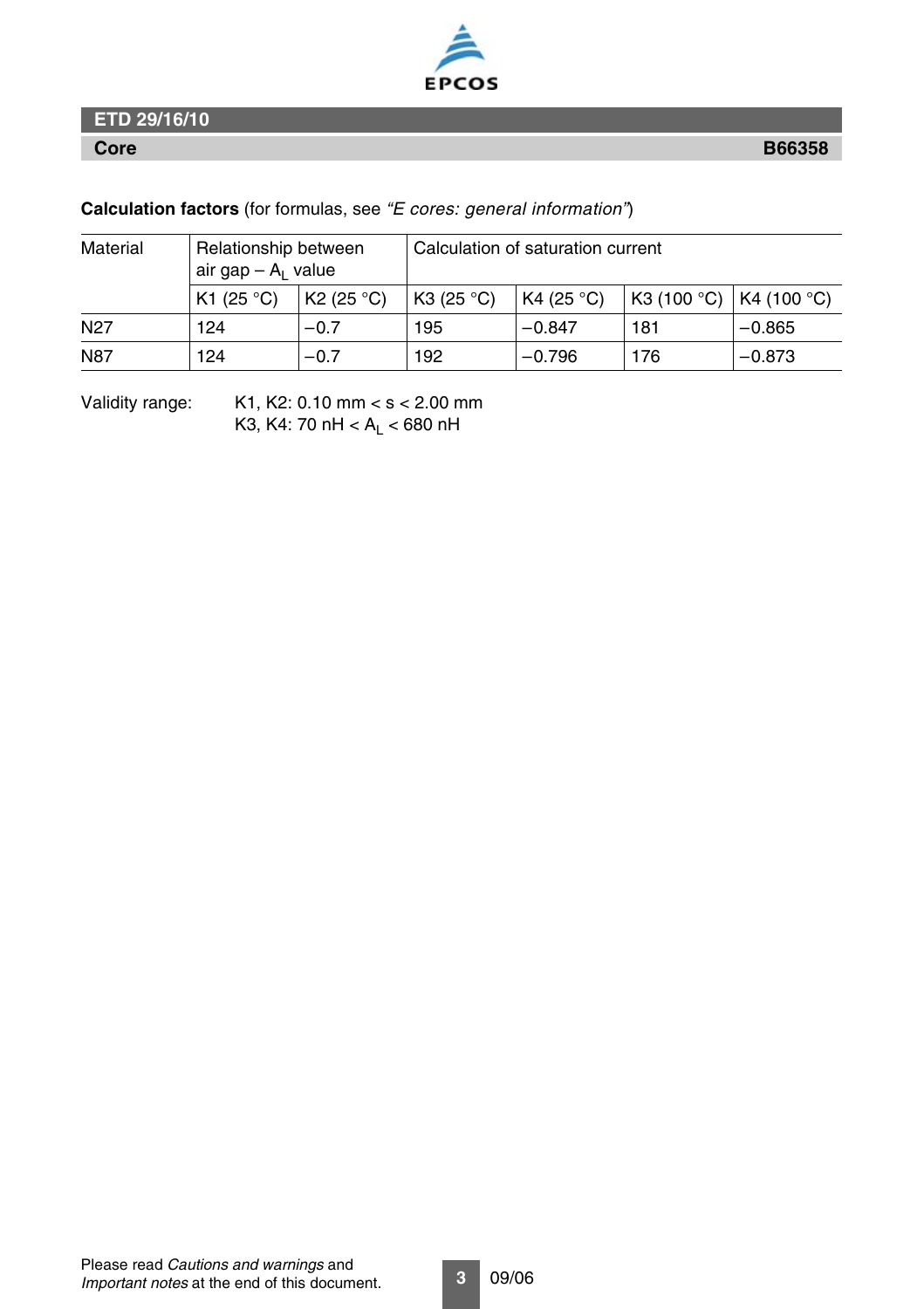

### **Accessories B66359**

### **Coil former** (magnetic axis horizontal)

Material: GFR polyterephthalate, UL 94 V-0, insulation class to IEC 60085: B66359A/B: F  $\triangleq$  max. operating temperature 155 °C, color code black Valox 420-SE0<sup>®</sup> [E45329 (M)], SABIC INNOVATIVE PLASTICS B66359W: H  $\triangleq$  max. operating temperature 180 °C, color code black Rynite FR 530® E41938 (M), E I DUPONT DE NEMOURS & CO INC Solderability: to IEC 60068-2-20, test Ta, method 1 (aging 3): 235 °C, 2 s Resistance to soldering heat: to IEC 60068-2-20, test Tb, method 1B: 350 °C, 3.5 s Winding: see Data Book 2007, chapter "Processing notes, 2.1"

Squared pins.

### **Yoke**

Material: Stainless spring steel (0.3 mm)

| Coil former                                    |                                   |                      |                              |      | Ordering code                                           |
|------------------------------------------------|-----------------------------------|----------------------|------------------------------|------|---------------------------------------------------------|
| Sections                                       | Α <sub>Ν</sub><br>mm <sup>2</sup> | <sup>I</sup> N<br>mm | $A_{R}$ value<br>$\mu\Omega$ | Pins |                                                         |
|                                                | 97                                | 52.8                 | 18.7                         | 13   | B66359A1013T0011)<br>B66359B1013T001<br>B66359W1013T001 |
| Yoke (ordering code per piece, 2 are required) |                                   |                      |                              |      | B66359S2000X000                                         |

1) Molded-in pins

### **Coil former Yoke**



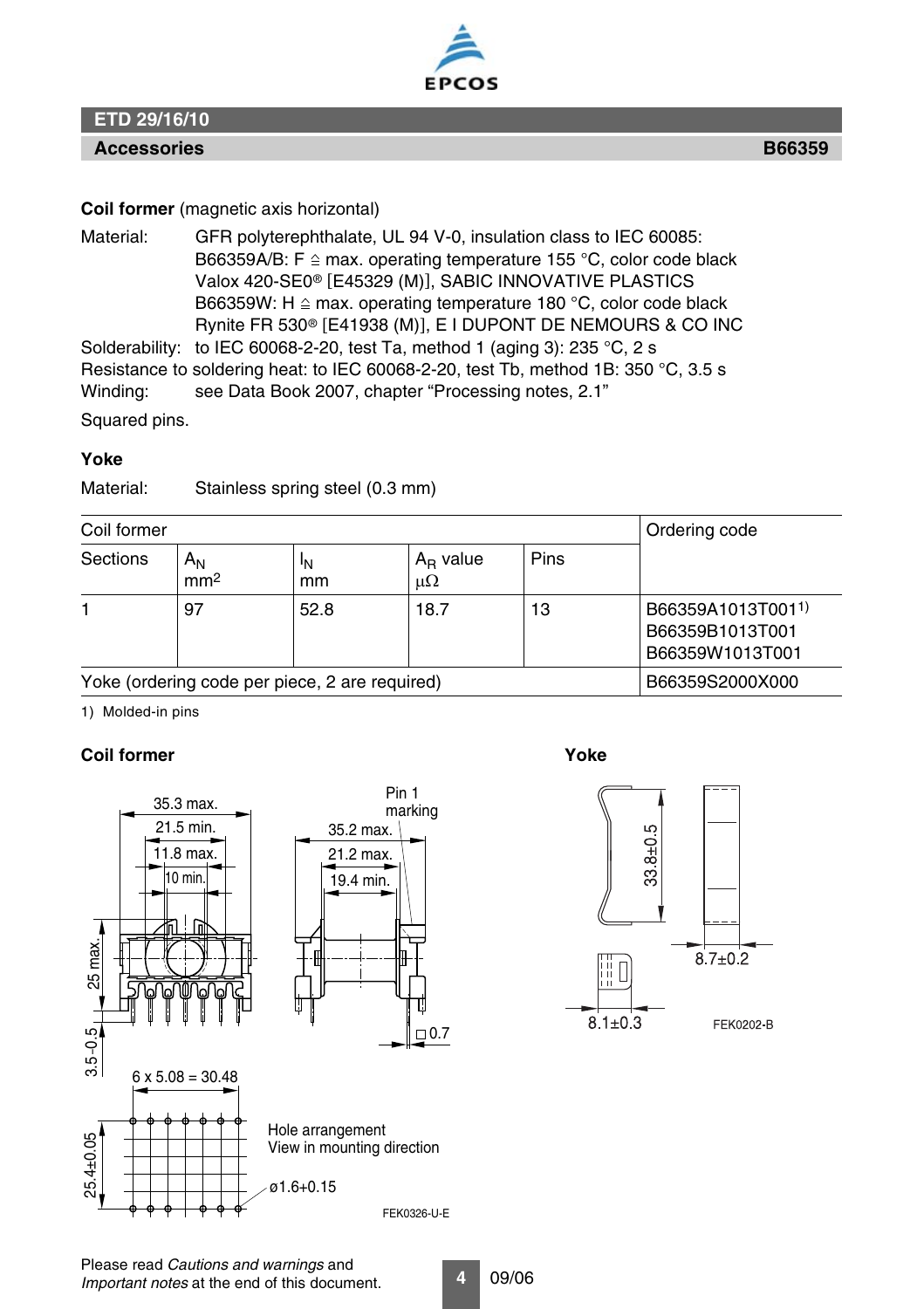

### **Accessories B66359**

### **Coil former** (magnetic axis vertical)

Material: GFR polyterephthalate (UL 94 V-0, insulation class to IEC 60085: H  $\triangle$  max. operating temperature 180 °C), color code black Rynite FR 530<sup>®</sup> [E41938 (M)], E I DUPONT DE NEMOURS & CO INC Solderability: to IEC 60068-2-20, test Ta, method 1 (aging 3): 235 °C, 2 s Resistance to soldering heat: to IEC 60068-2-20, test Tb, method 1B: 350 °C, 3.5 s Winding: see Data Book 2007, chapter "Processing notes, 2.1"

Squared pins.

### **Yoke**

Material: Stainless spring steel (0.3 mm)

21.5 min.

| Coil former |                                                |                 |                              |      | Ordering code   |
|-------------|------------------------------------------------|-----------------|------------------------------|------|-----------------|
| Sections    | $A_{\mathsf{N}}$<br>mm <sup>2</sup>            | 'N<br>mm        | $A_{R}$ value<br>$\mu\Omega$ | Pins |                 |
|             | 97                                             | 52.8            | 18.7                         | 14   | B66359X1014T001 |
|             | Yoke (ordering code per piece, 2 are required) | B66359S2000X000 |                              |      |                 |

### **Coil former Yoke**





Hole arrangement View in mounting direction

 $3.6 + 0.2$ 



FEK0466-U-E

 $\Box$ 0.7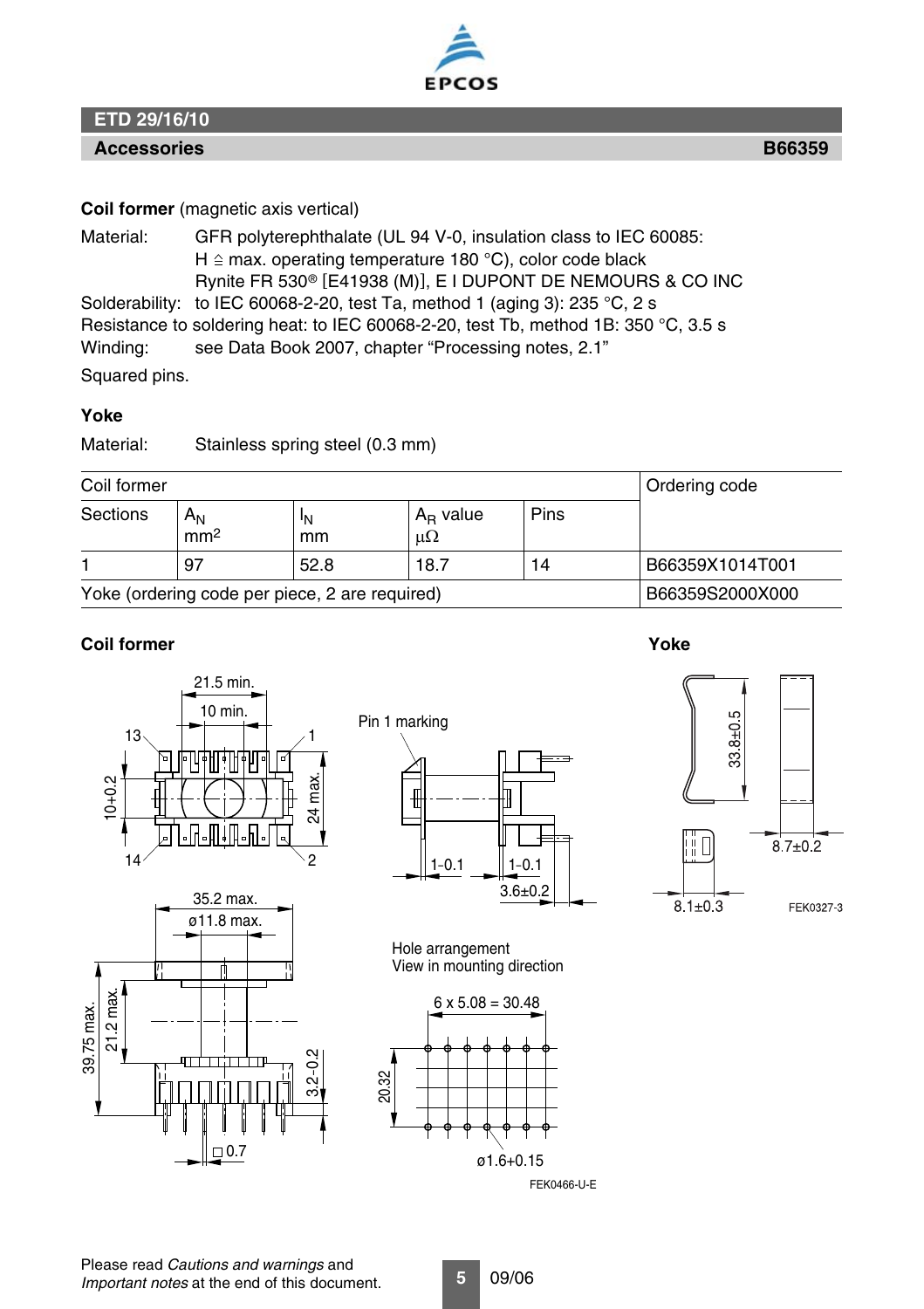

**Ferrites and accessories**

### **Cautions and warnings**

### **Mechanical stress and mounting**

Ferrite cores have to meet mechanical requirements during assembling and for a growing number of applications. Since ferrites are ceramic materials one has to be aware of their special behavior under mechanical load.

Just like any ceramic material, ferrite cores are brittle and sensitive to any shock, fast changing or tensile load. Especially fast cooling rates under ultrasonic cleaning, high static and cyclic loads can cause cracks or failure of the ferrite cores.

For detailed information see Data Book 2007, chapter "General - Definitions, 8.1".

### Effects of core combination on A<sub>1</sub> value

Stresses in the core affect not only the mechanical but also the magnetic properties. It is apparent that the initial permeability is dependent on the stress state of the core. The higher the stresses are in the core, the lower the value for the initial permeability. Thus, the embedding medium should offer the greatest possible elasticity.

For detailed information see Data Book 2007, chapter "General - Definitions, 8.2".

### **Heating up**

Ferrites can run hot during operation at higher flux densities and higher frequencies.

### **NiZn-materials**

The magnetic properties of NiZn-materials can change irreversibly when exposed to strong magnetic fields.

### **Processing notes**

- The start of the winding process should be soft. Otherwise, the flanges may be destroyed.
- Excessive winding forces may damage the flanges or squeeze the tube so that the cores can no longer be mounted.
- Excessive soldering time at high temperature ( $>300$  °C) may affect coplanarity or pin arrangement.
- Not following the processing notes for soldering of the J-leg terminals may cause solderability problems at the transformer because of contamination with tin oxide (SnO) from the tin bath or burned insulation from the wire. For detailed information see Data Book 2007, chapter "Processing notes, 2.2".
- The dimensions of the pin hole arrangement are fixed and should be understood as an ideal recommendation for drilling the printed circuit board. In order to avoid problems when mounting the transformer, customers should make allowances for manufacturing tolerances in the drilling and pick-and-place processes by increasing the diameter of the pin holes.